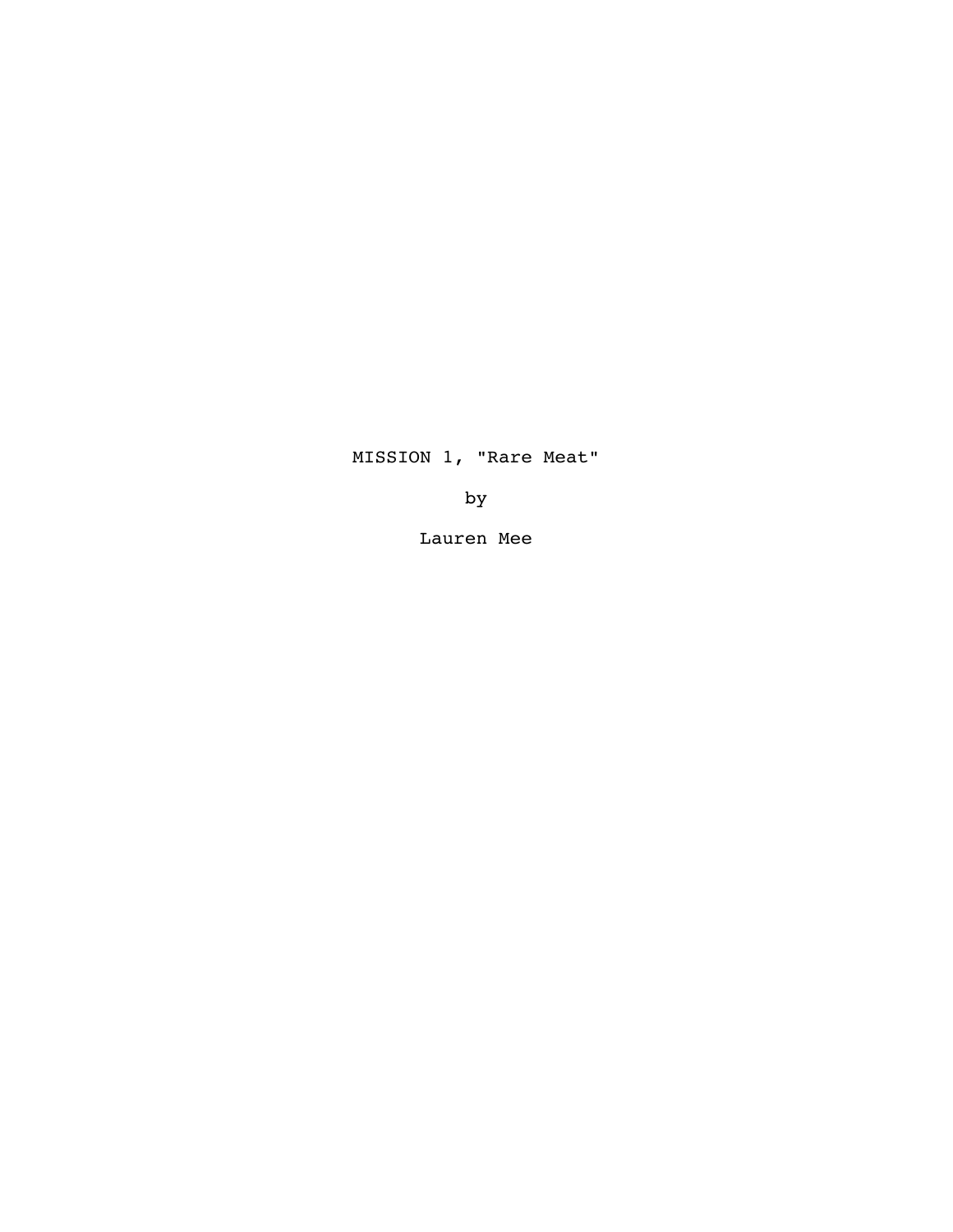It's a quiet night at the Saint's headquarters. The PROTAGONIST, SHAUNDI, and PIERCE sit around the table to eat dinner. Joining them is an elegant looking old woman named MAUDE who called and asked to prepare them a meal, welcome them to the neighborhood. She watches them as they ravenously eat.

> MAUDE Careful, you'll choke.

PROTAGONIST Sorry, they get a little excited.

SHAUNDI looks up from her plate with a grin.

SHAUNDI

You know, I wasn't sure what to think when you showed-up, but- this is great. Sorry I doubted you.

PIERCE Ha! Doubted? That's putting it lightly. Maude, if you'd heard...

SHAUNDI Alright, alright.

PIERCE Wait, can I call you Maude? Or? How about Mrs. McQueen?

PIERCE reaches for one of the cookies, still radiating warmth from the oven.

> PROTAGONIST I'm not sure she needs to hear this story, Pierce.

PIERCE Yeah, let's go with Mrs. McQueen. So anyway, she...

PIERCE takes a healthy bite, MAUDE watching him closely. Suddenly he drops it.

PIERCE (CONT'D)

SHIT!

The PROTAGONIST and SHAUNDI instantly stop eating. Blood drips from PIERCE'S lips onto his plate where the cookie